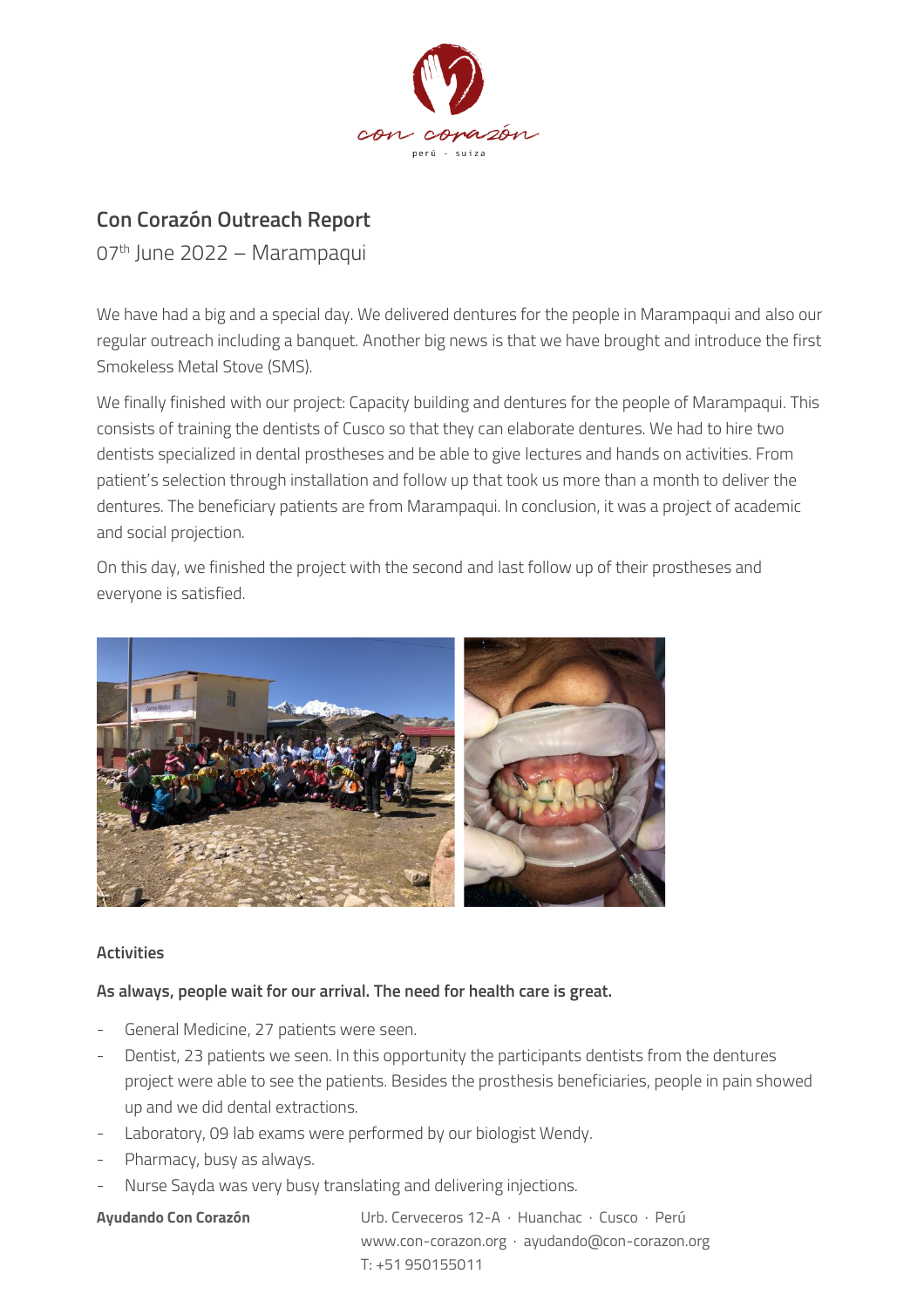

#### **Photo gallery**



Oral health prevention for those who received the dentures and for our regular patients too.



Our nurse Sayda explaining the advantages of having Smokeless Stoves within the house. Indoor pollution produces deleterious effects on people's health.



The Con Corazon team in Marampaqui. Many stories are waiting to be told by each of the members.